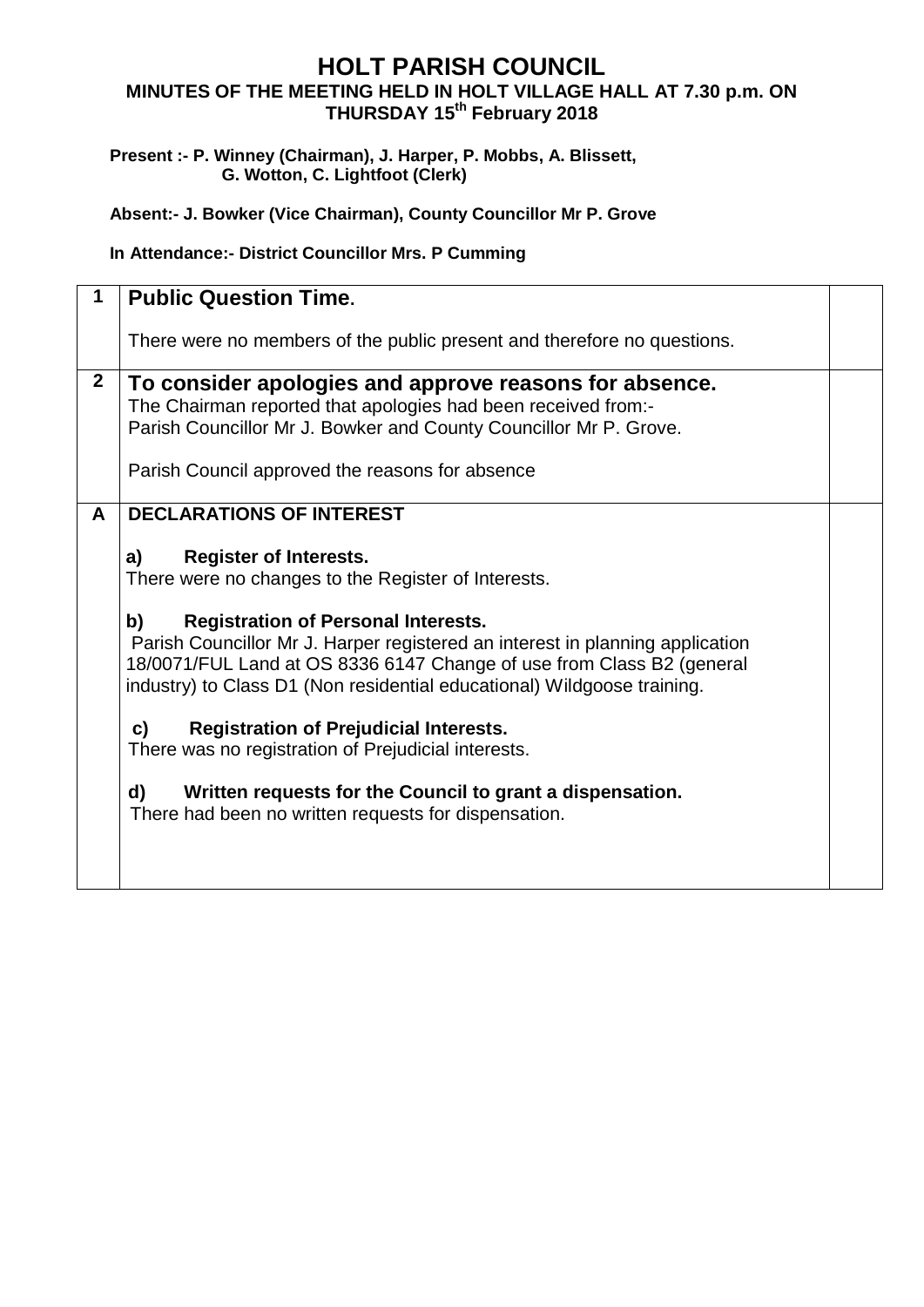## **4 County and District Councillors reports for information.**

County Councillor Mr P. Grove had provided the Clerk with a copy of his report prior to the Meeting. The Clerk agreed to circulate this between all members of Parish Council.

District Councillor Mrs P. Cumming submitted the following report to the members:-

a) Birmingham Velo.

District Councillor Mrs P. Cumming confirmed that the Velo cycle race would not be happening in 2018. The next race is scheduled for 2019 with a different route.

- b) MHDC peer review. A peer review of MHDC activities will take place by Wychaven. A response is due by the end of March.
- c) Road and drain clearance. District Councillor Mrs P. Cumming confirmed that road and drain clearance had taken place in the village to address the issues raised at the last Meeting of the Parish Council.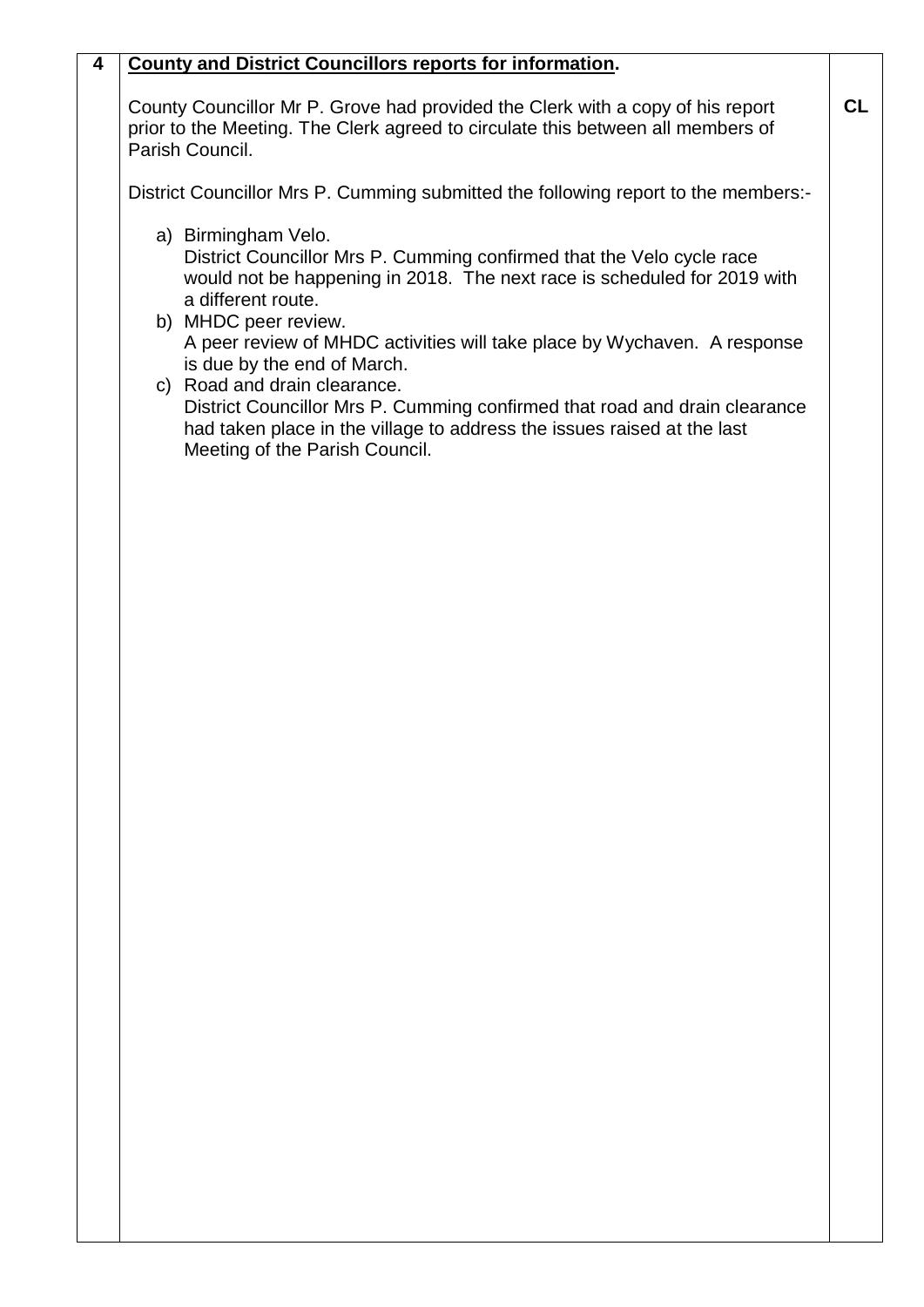| $\overline{5}$ | TO APPROVE THE MINUTES OF THE MEETING OF HOLT PARISH COUNCIL                                                                                                                                                                                                                                                                                                                                                                                  |           |  |
|----------------|-----------------------------------------------------------------------------------------------------------------------------------------------------------------------------------------------------------------------------------------------------------------------------------------------------------------------------------------------------------------------------------------------------------------------------------------------|-----------|--|
|                | HELD ON 18th JANUARY 2018.                                                                                                                                                                                                                                                                                                                                                                                                                    |           |  |
|                | The minutes of the Meeting of Holt Parish Council held on Thursday 18 <sup>th</sup> January<br>2018 were approved by Parish Council.                                                                                                                                                                                                                                                                                                          |           |  |
|                | The minutes were signed by the Chairman as a true record.                                                                                                                                                                                                                                                                                                                                                                                     |           |  |
| 6              | <b>PROGRESS REPORTS</b>                                                                                                                                                                                                                                                                                                                                                                                                                       |           |  |
|                | a) Millennium Green grant funding - progress report.                                                                                                                                                                                                                                                                                                                                                                                          |           |  |
|                | Parish Councillor Mr A. Blissett reported that to date there has been no further<br>news on the application for grant funding by the Millennium Green.                                                                                                                                                                                                                                                                                        |           |  |
|                | Holt Churchyard project completion - progress report<br>b)<br>The Chairman reported that the seating had now been installed. The project is<br>nearly complete, with just some hedging needing to be replanted due to rabbits. A<br>discussion took place in relation to the acquisition of a piece of stone on which to<br>place a plaque of thanks. Parish Councillor Mr J. Harper agreed to look into this on<br>behalf of Parish Council. | JH        |  |
|                | Vacancy for Parish Councillor - progress report<br>C)<br>The Clerk reported that the vacancy had been readvertised. All councillors were<br>encouraged to consider if they know of anyone who may be interested in the role.                                                                                                                                                                                                                  |           |  |
|                | Millennium Green dog waste collection service - progress report.<br>d)<br>The Clerk confirmed that the amount that had been taken in error by<br>Cheaperwaste had been refunded. The Chairman confirmed that he was<br>looking into alternative suppliers for the dog waste collection service.                                                                                                                                               | <b>PW</b> |  |
|                | Street cleaning and drain clearance - progress report.<br>e)<br>It was confirmed that all the issues raised in the previous meeting had now been<br>addressed.                                                                                                                                                                                                                                                                                |           |  |
|                | Appointment of the new Parish Lengthsman – update.<br>f)<br>The new Lengthsman is due to start work in the next couple of days. The Clerk<br>confirmed she had received a copy of his insurance cover and had passed a copy<br>of the contract and other paperwork onto him to sign. Once she had received the<br>signed paperwork the Clerk confirmed she would pass details of the new<br>Lengthsman onto WCC.                              | <b>CL</b> |  |
|                | Hedge by Holt Pool - update.<br>g)<br>The Clerk confirmed that she had researched the ownership of the hedging by<br>Holt Pool and it appeared that this was owned by 1 Lambourne Orchard. The<br>Clerk was asked to write to the owners of 1 Lambourne Orchard to request that<br>the hedge is cut and the hedge cuttings disposed of.                                                                                                       | CL        |  |
|                | h)<br>A443 siding out footpath - progress report.<br>The Clerk confirmed that she had logged this with Worcestershire Highways and<br>they had contacted her to confirm they had inspected the site and they agreed<br>that the work needed doing. The Clerk talked through the process of logging<br>Highways issues on the Worcesteshire Hub.                                                                                               |           |  |
|                |                                                                                                                                                                                                                                                                                                                                                                                                                                               |           |  |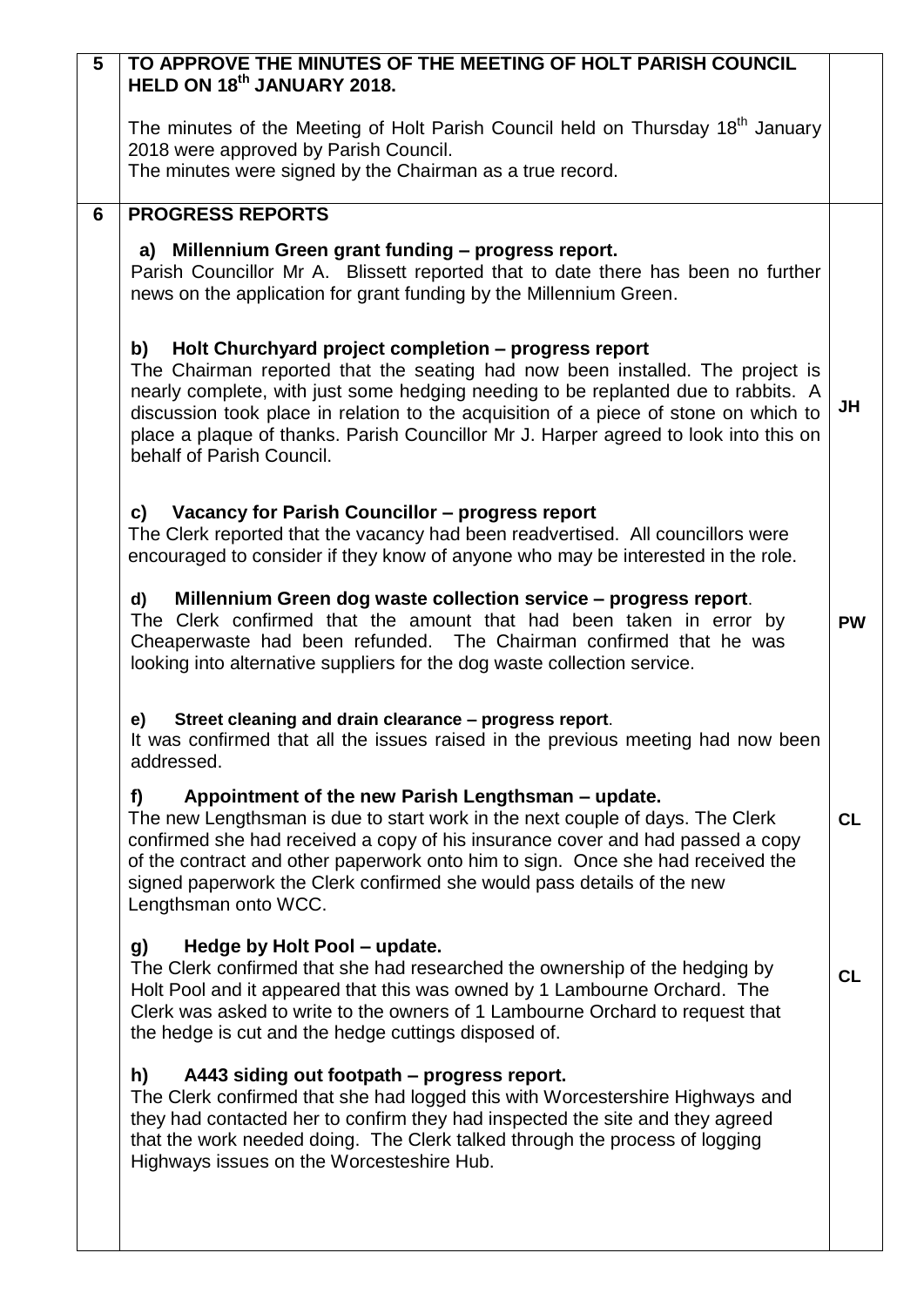| $\overline{7}$ | <b>Planning</b><br>a). Applications Pending.<br>To review the recommendations of Parish Council on current applications:-<br>17/01597/FUL Land at Holt Fleet weir (OS 8190 6333) Construction of a vertical<br>slot fish pass (Recommend Approval).<br>18/0071/FUL Land at OS 8336 6147 Change of use from Class B2 (general<br>industry) to Class D1 (Non-residential educational)<br>Wildgoose<br>training<br>(Recommend Approval).<br>These applications are still Pending Decision by MHDC |                                                                                                                                                                                  |                                                                                                                                                                                                                                                         |                 |                           |                                                           |  |
|----------------|------------------------------------------------------------------------------------------------------------------------------------------------------------------------------------------------------------------------------------------------------------------------------------------------------------------------------------------------------------------------------------------------------------------------------------------------------------------------------------------------|----------------------------------------------------------------------------------------------------------------------------------------------------------------------------------|---------------------------------------------------------------------------------------------------------------------------------------------------------------------------------------------------------------------------------------------------------|-----------------|---------------------------|-----------------------------------------------------------|--|
|                | 17/01945/FUL Demolition of existing house and erection of new detached dwelling<br>and detached garage. Irena, Ockeridge Lane, WR6 6LY. (Recommend Refusal).<br>This application was discussed by Parish Council.<br>Refusal<br>has been<br>recommended on the grounds that the scale of the application is not in keeping with<br>the size of the original property on the site.                                                                                                              |                                                                                                                                                                                  |                                                                                                                                                                                                                                                         |                 |                           |                                                           |  |
|                |                                                                                                                                                                                                                                                                                                                                                                                                                                                                                                |                                                                                                                                                                                  | 18/00214/OUT Outline application with all matters reserved for construction of a<br>detached bungalow. (Being circulated). The Clerk reported that this application<br>had just been received and had been circulated to all members of Parish Council. |                 |                           |                                                           |  |
|                |                                                                                                                                                                                                                                                                                                                                                                                                                                                                                                | b). Approvals/Refusals.<br>17/01483/LB Proposed replacement windows and door. Rowe Farm, Ockeridge<br>Lane, WR6 6LY.<br>It was reported that this application had been approved. |                                                                                                                                                                                                                                                         |                 |                           |                                                           |  |
|                |                                                                                                                                                                                                                                                                                                                                                                                                                                                                                                |                                                                                                                                                                                  | c). Other Planning issues.<br>There were no applications to discuss.                                                                                                                                                                                    |                 |                           |                                                           |  |
| 8              | <b>Finance</b><br>a) To note the current bank balances.<br>The Deposit Account stood at £4688.53p and the Current Account stood at<br>£7602.96p.<br>b) To consider payments made in accordance with the schedule below:                                                                                                                                                                                                                                                                        |                                                                                                                                                                                  |                                                                                                                                                                                                                                                         |                 |                           |                                                           |  |
|                |                                                                                                                                                                                                                                                                                                                                                                                                                                                                                                |                                                                                                                                                                                  |                                                                                                                                                                                                                                                         |                 |                           |                                                           |  |
|                |                                                                                                                                                                                                                                                                                                                                                                                                                                                                                                | <b>Date</b><br>10/2/2018                                                                                                                                                         | Payee<br>Mr T Brookes                                                                                                                                                                                                                                   | Chq No.<br>1168 | <b>Amount</b><br>£1904.39 | <b>Details</b><br>Burial ground - Misc                    |  |
|                |                                                                                                                                                                                                                                                                                                                                                                                                                                                                                                | 10/2/2018                                                                                                                                                                        | Mrs C Lightfoot                                                                                                                                                                                                                                         | 1169            | £327.50                   | Retrospective approval<br>Clerks salary - February 2018   |  |
|                |                                                                                                                                                                                                                                                                                                                                                                                                                                                                                                | 10/2/2018                                                                                                                                                                        | Mrs C Lightfoot                                                                                                                                                                                                                                         | 1170            | £30.31                    | Retrospective approval<br>Clerks expenses - February 2018 |  |
|                |                                                                                                                                                                                                                                                                                                                                                                                                                                                                                                | 15/2/2018                                                                                                                                                                        | Blacksmith of<br>Worcester                                                                                                                                                                                                                              | 1171            | £1250.00                  | Retrospective approval<br>Bench for Holt Churchyard       |  |
| 9              |                                                                                                                                                                                                                                                                                                                                                                                                                                                                                                |                                                                                                                                                                                  | c) To review the current spend against budget.<br>Parish Council noted the actual spend against budget.<br><b>Correspondence for Information.</b>                                                                                                       |                 |                           |                                                           |  |
|                | a) Councillor training.<br>The Clerk confirmed that she had booked Parish Councillors Mrs G. Wotton<br>and Mr J. Bowker on the CALC training due to take place on 13 March 2018<br>and further details would be forwarded nearer the time.                                                                                                                                                                                                                                                     |                                                                                                                                                                                  |                                                                                                                                                                                                                                                         |                 |                           |                                                           |  |